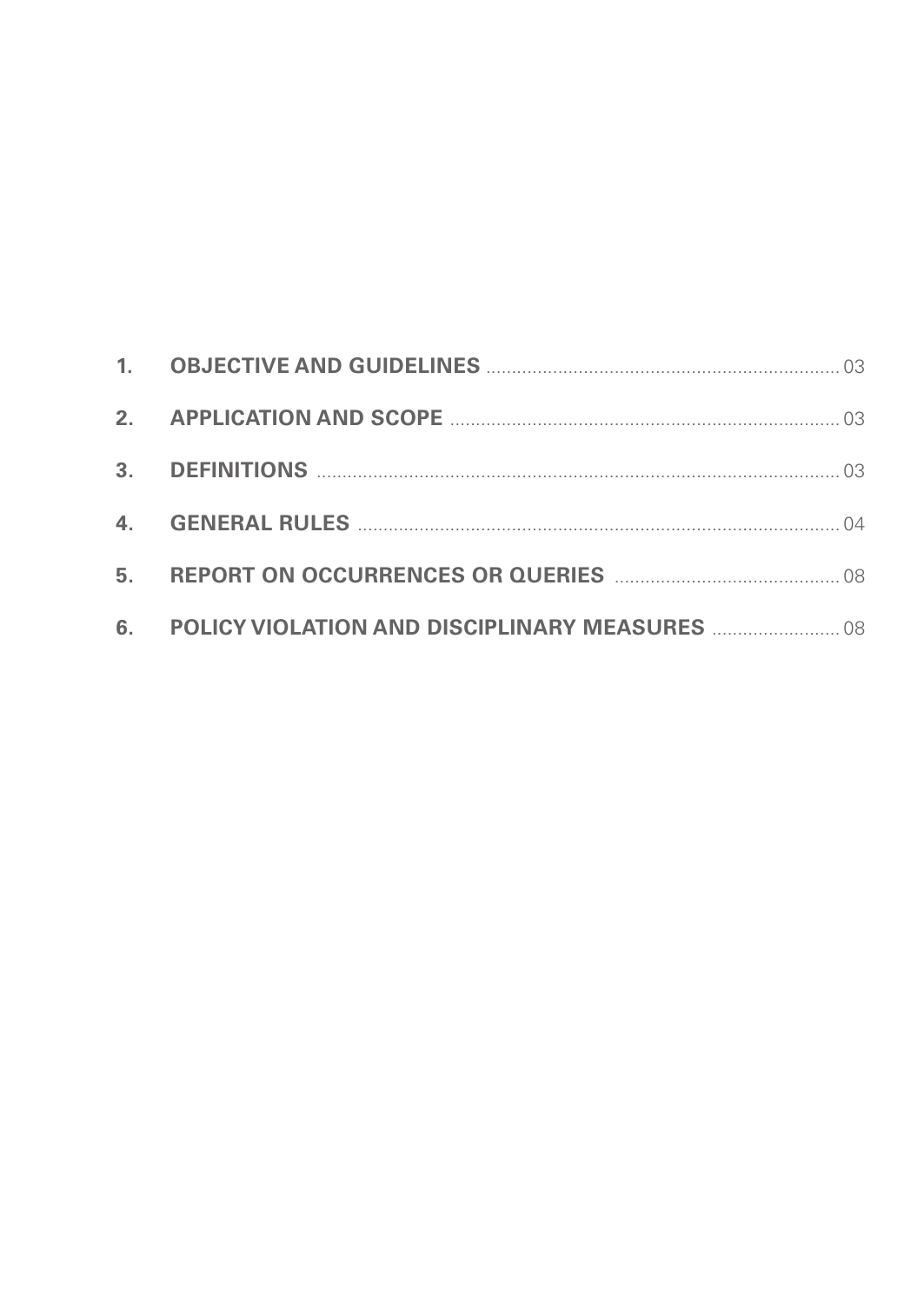## **1. OBJECTIVE AND GUIDELINES**

 To establish guidelines for making donations and undertaking sponsorships of interest to Racional, in line with its Values and strategic goals and the best compliance practices.

 The rules described in this policy are complementary to the instructions established in Racional's Code of Conduct, Anticorruption Policy and other Company policies.

 Racional prohibits and does not tolerate the use of donations and sponsorships for the purpose of obtaining undue advantage or practicing wrongful acts, whether in the public or private sphere.

## **2. APPLICATION AND SCOPE**

 This Policy is applicable to all employees of the Racional Group companies and to the activities of those companies in Brazil, involving financial support to cultural events, social activities or donation of assets, materials and/or equipment to third parties or to employees for social, promotional, incentive or motivational campaigns.

## **3. DEFINITIONS**

**Social Activity:** Charitable initiative that generates social improvements to beneficiaries or to society.

 **Public Agent:** One who holds, even temporarily or without remuneration, by election, appointment, designation, hiring or any other form of investiture or bond, a mandate, position (including position in committees), employment or function (even advisory role) in direct, indirect or foundational administration at Government, State or City level, of a company belonging to the public sector or of an entity whose establishment or sponsorship the Public Administration has contributed or contributes with more than 50% of the net worth or annual revenue. Also included here are candidates for public or political office and members of political parties or electoral committees.

**Foreign Public Agent:** One who holds, even temporarily or without remuneration, a position, job or public function in government agencies, entities or in diplomatic representations of a foreign country, as well as in legal entities directly or indirectly controlled by a public authority of a foreign country or in international public organizations, including candidates for public office.

 **Financial Support:** Financial assistance from Racional to a third-party or community organization.

**Beneficiary:** An individual or legal entity who receives and manages donations, sponsorships or financial support and who is responsible for the execution of projects or activities supported by Racional.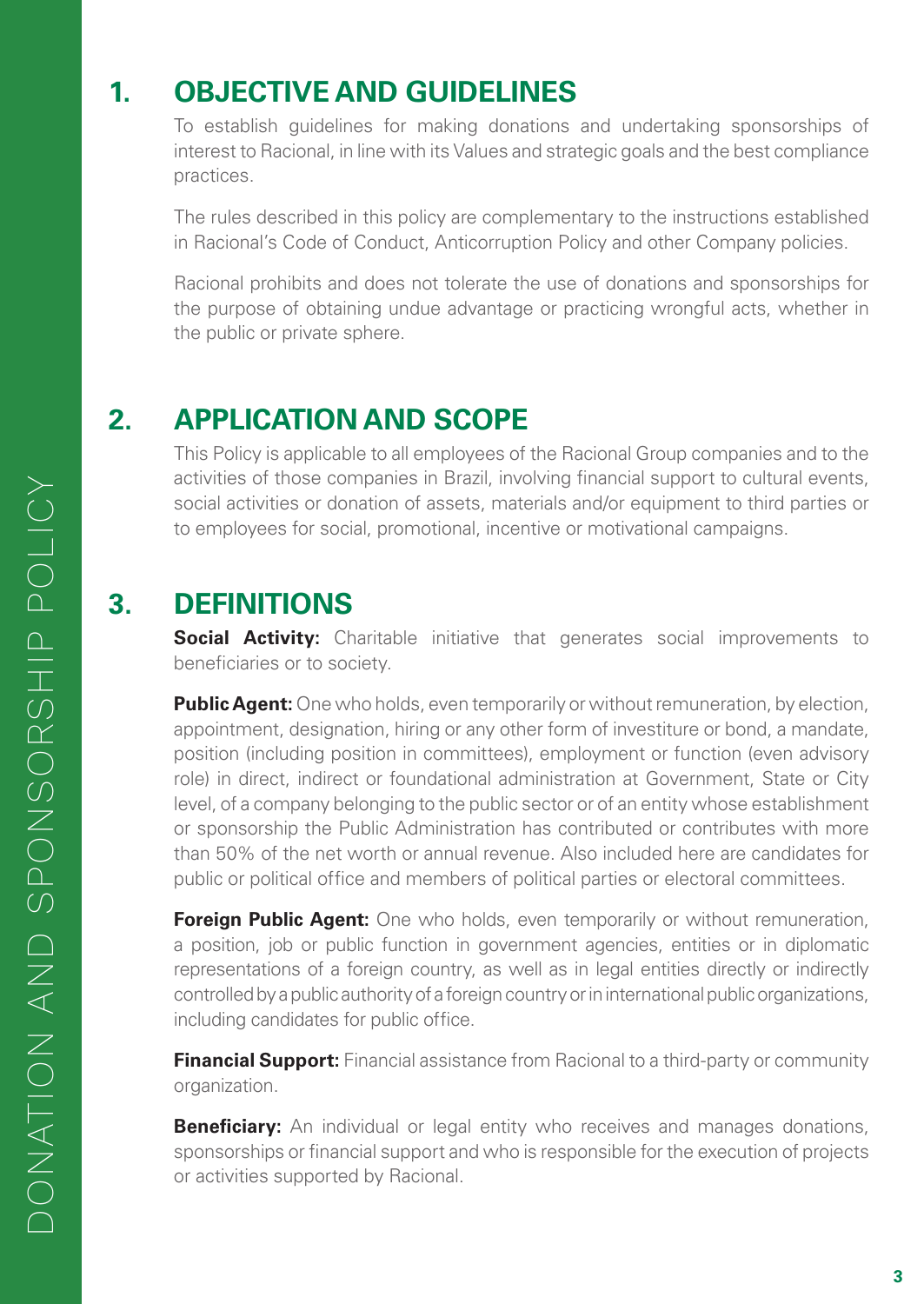**Free granting of services:** Provision of free of charge services for the improvement of public facilities, such as small repair works in squares, nurseries, schools, elderly homes, etc..

**Employees:** Any employee hired by any Racional Group company, under Brazilian Labor Regulations (CLT), including trainees, young apprentices and temporary employees.

**Donation:** Transfer of assets or financial resources to another individual or legal entity.

 **Cultural Investment:** Support to cultural events or activities as per by the Brazilian Ministry of Culture rules based on the Rouanet Law and Audiovisual Law through sponsorship or donation.

**Social Investment:** Voluntary transfer of financial resources in a planned, monitored way for social programs of public interest (see definition of "social program").

 **Materials and/or equipment:** Furniture, utensils, electrical and electronic equipment and other materials or inputs that are not characterized as a cash donation.

 **Civil Society Organization:** A not-for-profit, non-governmental organization of private law, with its own legal personality, formed by a group of people to work towards and promote common goals and ideals.

**Stakeholders:** An individual or group of individuals with an interest in any decisions or activities of an organization.

**Sponsorship:** Any contribution, in cash or services, with advertising compensations.

 **Politically Exposed Person:** Public agents who hold or who have held in the previous five years, in Brazil or in foreign countries, territories and dependencies, relevant public positions, jobs or roles, as well as their representatives, family members and other persons in close relationship (Resolution COAF 16/07).

**Social Program:** The formalization of a proposal aimed at raising the necessary funds for the implementation of a solution aimed at social welfare. It should contain the objective, justification, work plan and expected results, among other contents.

## **4. GENERAL RULES**

 Cultural and social investment practices, in the form of donation or sponsorship, must be carried out with transparency, legality and in line with Racional's Values.

 In order to carry out cultural or social investments in the form of donation or sponsorship, the project and its work plan must be previously approved by Racional's Ethics Committee, with prior consultation with the Accounts, Tax and Legal area to guide the procedures.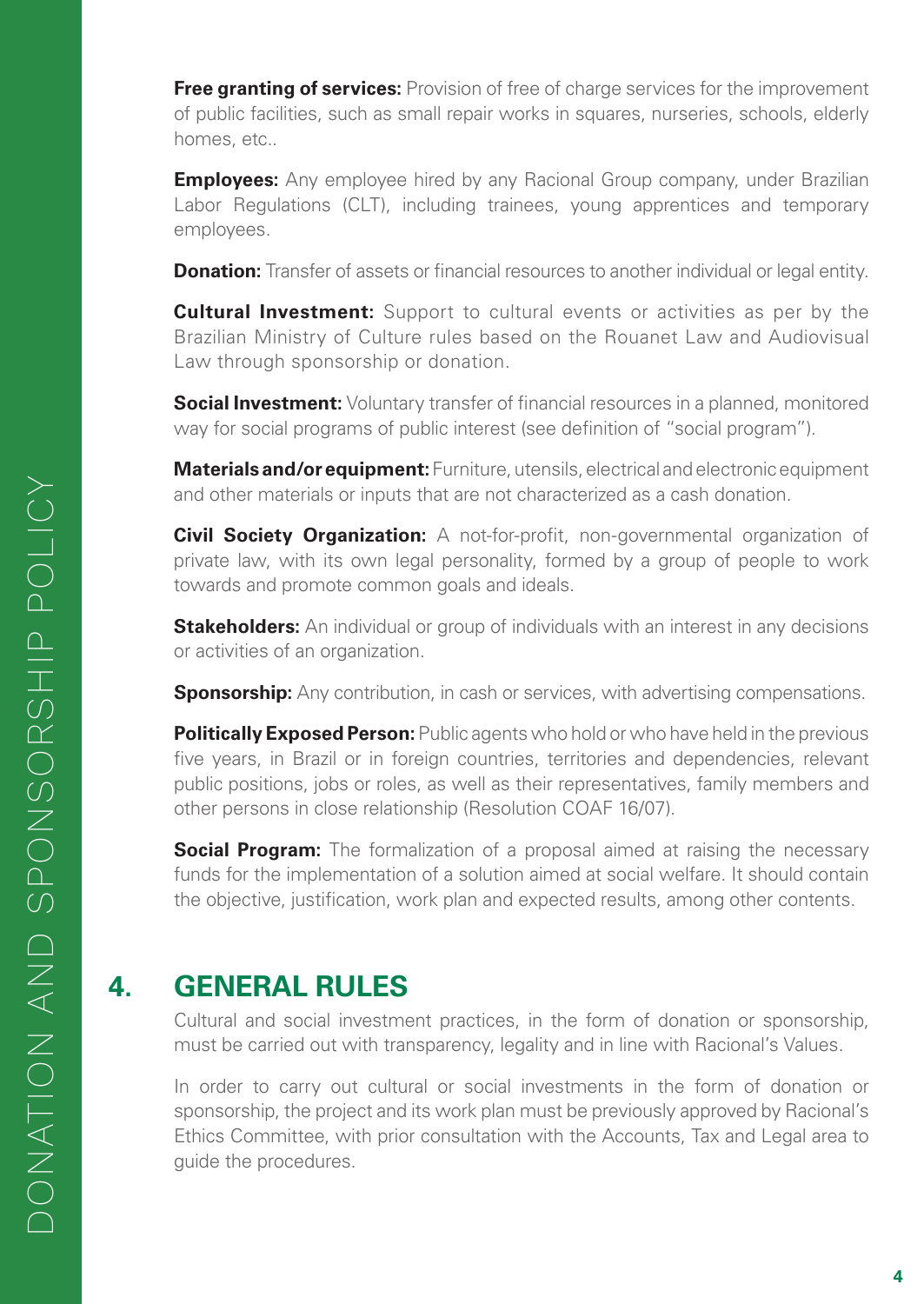Any donation, financial support or sponsorship that is intended to influence business decisions or to satisfy personal interests or benefits of any nature, whether direct or indirect, is prohibited.

 Racional must ensure transparency in communicating the practices of its cultural and social investments in the form of sponsorship and donations. Results indicators will be defined based on each project.

#### **4.1 For Cultural Investments:**

- (i) Interested parties must comply with the laws and rules in force on cultural investments;
- (ii) Cultural investments that do not comply with said laws may be directed to cultural activities, provided they have been previously approved by Racional's Ethics Committee;
- (iii) The contribution of funds to cultural projects in the form of sponsorship must be previously approved by the Brazilian Ministry of Culture with the goal of promoting the Brand;
- (iv) The provision of funds in the form of a donation must be used for non-profit cultural programs; and
- (v) Racional's Communications area must be involved in the initiative to monitor the implementation of the goals defined for the investment.

#### **Examples: Investment in short-feature films, stage plays, shows, art exhibitions, soccer uniform kits, etc.**

#### **4.2 For Social Investments:**

- (i) Social Investments will be allocated to non-governmental and not-for-profit organizations;
- (ii) The Beneficiary must commit to the adoption of rules of transparency in the management of social programs and projects supported by Racional, through the assessment of the results and accountability of the funds used;
- (iii) Donations may be made for the purpose of transferring cash through credit to the account holder or through goods and services;
- (iv) Racional's Social Responsibility area should be involved in the initiative to monitor the implementation of the goals defined for the investment;
- (v) Racional may support community-related initiatives in general that are free from conflict of interest and which cannot be reasonably understood or confused as bribe or any other wrongdoing act.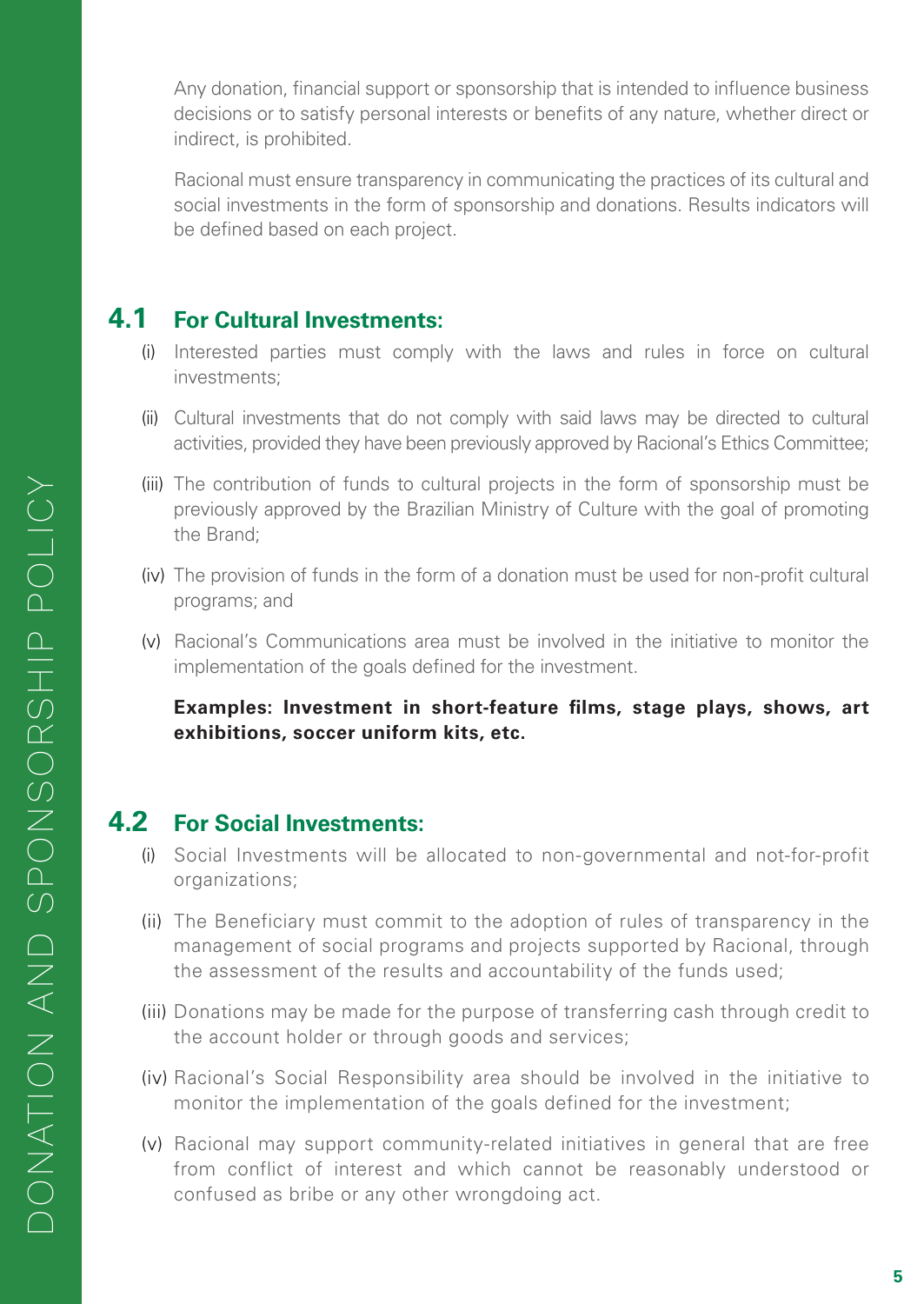**Examples: Renovation of nursery schools, construction of elderly homes, donation of materials for building artesian wells for communities or social work.**

## **4.3 The Beneficiary of the financial support, donation or sponsorship shall have their suitability evaluated by the Racional's Ethics Committee and they must meet the following minimum requirements:**

- (i) Be in line with Racional's Code of Conduct and other Company compliance rules;
- (ii) Adopt activities in compliance with the law, and in no time may the Beneficiary have suffered sanctions or a definitive penalty in matters related to the object of the financial support;
- (iii) Have no political connection;
- (iv) Be free from conflict of interest;
- (v) Not have any involvement with work analogous to slavery, child and/or sexual exploitation;
- (vi) Not be under official investigation or to have been convicted of corruption, money laundering and related offenses;
- (vii) Establish a relationship with Racional by means of an Agreement or other written instrument (Term or Agreement), in accordance with the governance rules for agreements in force in the Company;
- (viii)Agreements entered into with the Beneficiary must include Racional's standard integrity clause, as well as the commitment to comply with Racional's Code of Conduct and Anticorruption Policy, and an indication that monitoring its fulfillment will be facilitated.

#### **4.4 To provide financial support or donation of services, furniture, materials or equipment to a government agency, Racional shall comply with the following additional rules:**

- (i) The beneficiary government agency shall not be directly linked to Racional's project approval process at the time of donation, and a minimum interval of 4 months before and after any approval process must be respected;
- (ii) The donation must be supported by a regular administrative proceeding with a competent body.

 **Example: Donation of plant seedlings, individual protection equipment, materials and personnel to renovate public squares.**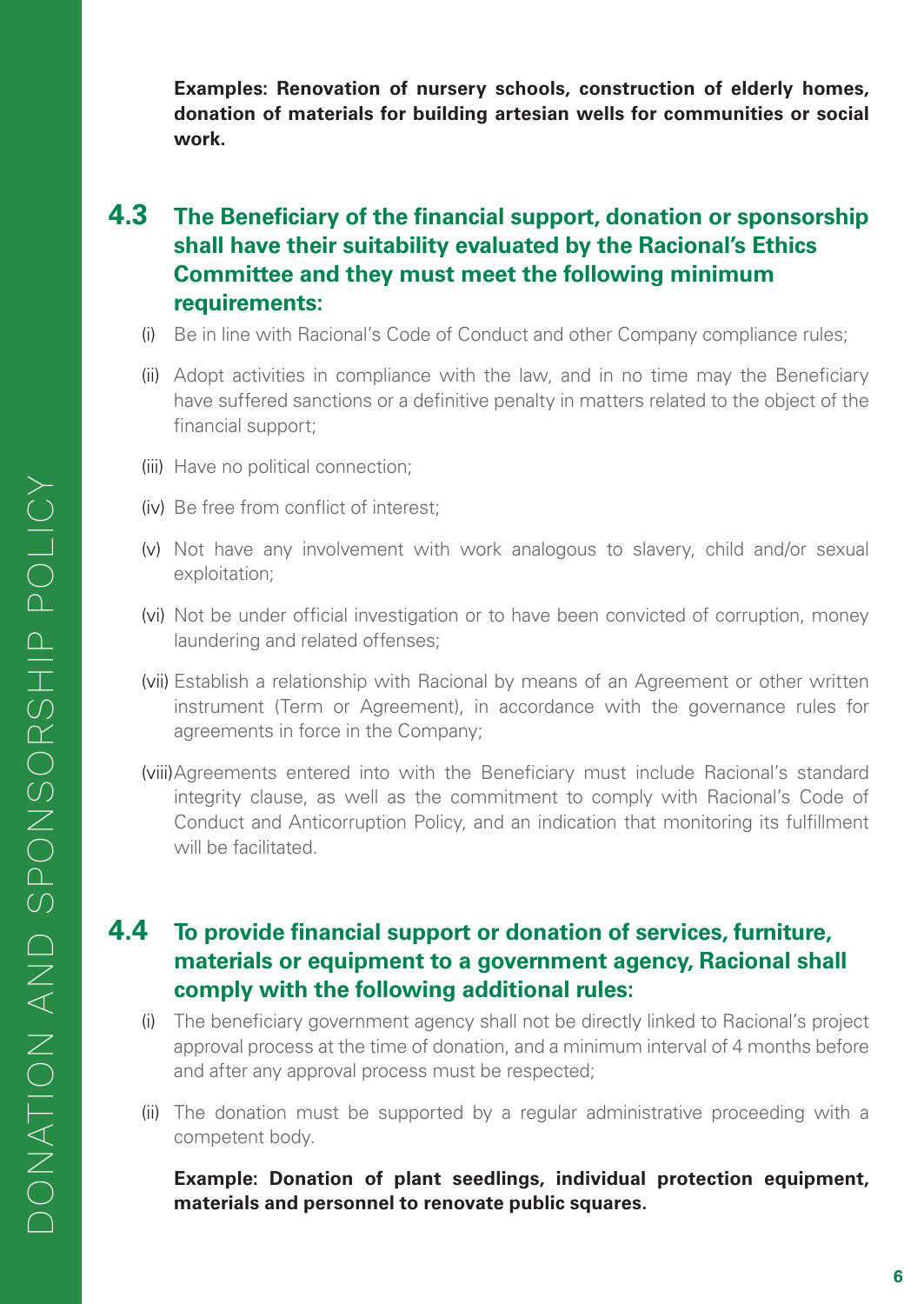## **4.5 The donation of computer equipment should meet the following additional requirements:**

- (i) Damaged computer equipment will be donated to a company specialized in Waste Management, in accordance with Law No. 12,305, which sets forth the National Solid Waste Policy in Brazil, by signing a "Waste Disposal Letter";
- (ii) Undamaged computer equipment may be donated to social programs developed by Non-Governmental Organizations or to employees and the community, while meeting the requirements contained in this policy.
- **4.6 Donations to Trade Unions shall not be characterized as traffic of influence traffic, and may not occur during the approval process of agreements or conventions of interest to Racional, and a minimum interval of four months before and after any approval process shall be observed in accordance with Racional's Code of Conduct**
- **4.7 Racional does not make donations to political parties, candidates for elected positions, campaign committees or coalitions.**
- **4.8 Racional may occasionally make donations of symbolic value to its employees, while observing the following rules:**
	- (i) The value of the donated good or service will be less than the donation tax exemption limit (ITCMD) per beneficiary;
	- (ii) The donations will be the result of incentive and motivational campaigns for employees, while observing Racional's People Management guidelines;
	- (iii) The donation will also be equally distributed to those who meet the criteria proposed in the campaign;
	- (iv) The donation must be formalized and disclosed internally and recorded in the accounts; and
	- (v) The People Management and Legal areas must be consulted in advance.

 **Example: Travel or electronics raffle prizes at the end of year parties, gifts to the longest working employees at Racional.**